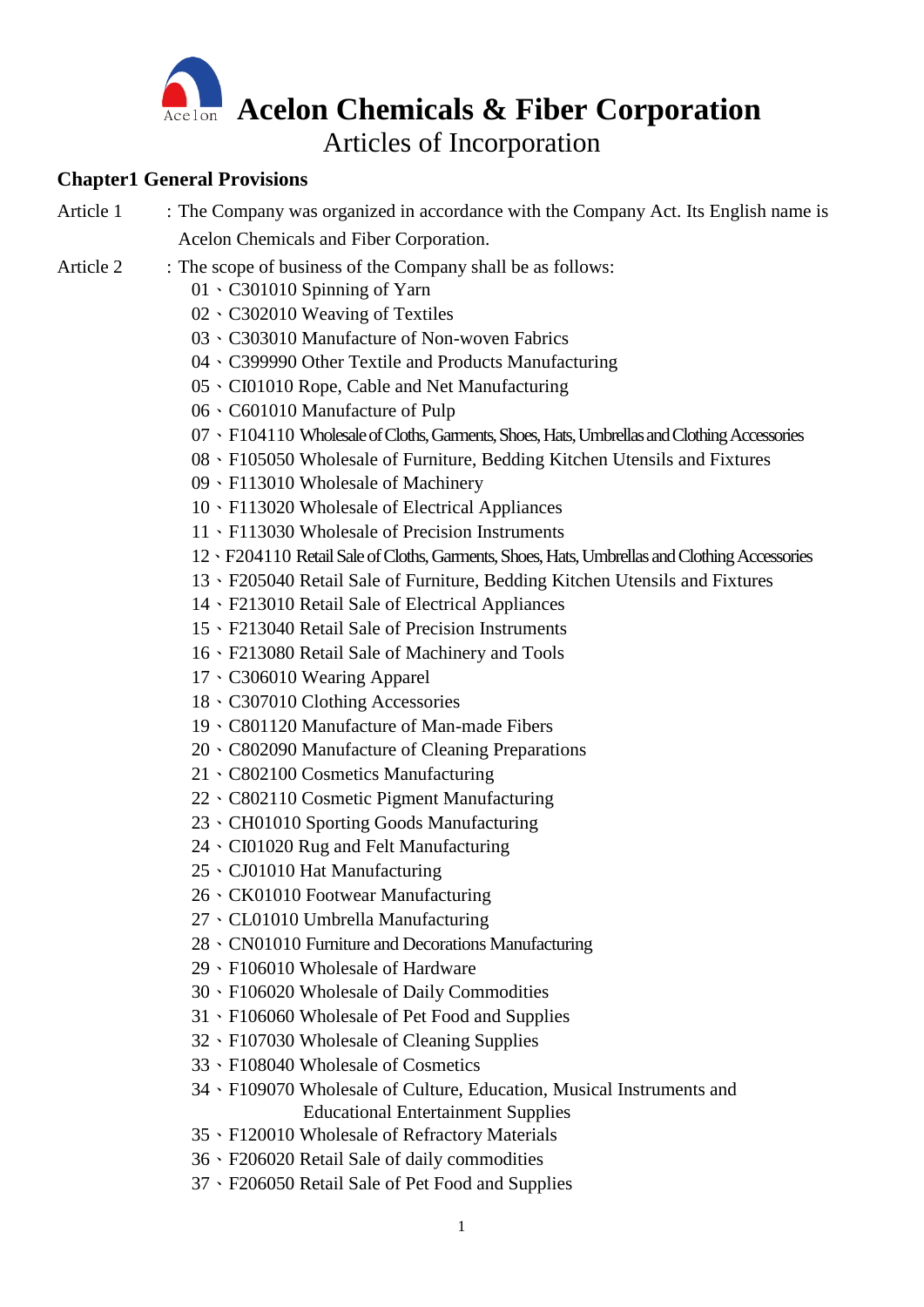- 38、F207030 Retail Sale of Cleaning Supplies
- 39、F208040 Retail Sale of Cosmetics
- 40、F212050 Retail Sale of Petroleum Products
- 41、F217010 Retail Sale of Fire Safety Equipment
- 42、F220010 Retail Sale of Refractory Materials
- 43、F301010 Department Stores
- 44、F399990 Retail sale of Other Integrated
- 45、F401010 International Trade
- 46、I101110 Textile Consulting
- 47、I401010 General Advertisement Service
- 48、I501010 Product Designing
- 49、I502010 Clothing Designing
- 50、C305010 Printing, Dyeing, and Finishing
- 51、ZZ99999 All business items that are not prohibited or restricted by law, except those that are subject to special approval.
- 52、D101060 Self-usage power generation equipment utilizing renewable energy industry
- Article 2-1 : (Deleted.)
- Article 3 : The Company shall have its head-office in Chan-Hua County, and if necessary, may set up branches domestically or abroad upon a resolution of its Board of Directors.
- Article 3-1 : The Company may provide guarantees externally when it is necessary.
- Article 3-2 : The Company's total amount of investment shall not be restricted by Article 13 of the Company Act that the investment amount districted under capital forty percent, and should approved by board of directors meeting.
- Article 4 : The Company's announcement method is according to Article 28 of the Company Act.

# **Chapter 2 Shares**

- Article 5 : The Company's authorized capital is NT\$ 1.3 billion, which is divided into 130 million shares, at a par value of Ten New Taiwan Dollars (NT\$ 10) per share, and the Board of Directors has been authorized to issue them in installments.
- Article 6 : All of the shares issued by the Company shall be name-bearing and signed or sealed by the Company's representative Director. Shares can be issued by the competent authority or the competent authority's approved share-issuing institution after the shares are recorded. Following the public offering of the Company's stock, the Company may print a consolidated share certificate representing the total number of the new shares to be issued at the same time of issue and may be exempted from printing any share certificate for the shares issued, but shall appoint a centralized securities custody institution to make registration of such shares.
- Article 7 :The transfer of shares shall be suspended within 60 days prior to the convening date of an annual general meeting, or within 30 days prior to the convening date of an extraordinary general meeting, or within 5 days prior to the base date fixed by the Company for distribution of dividends, bonus or other benefits.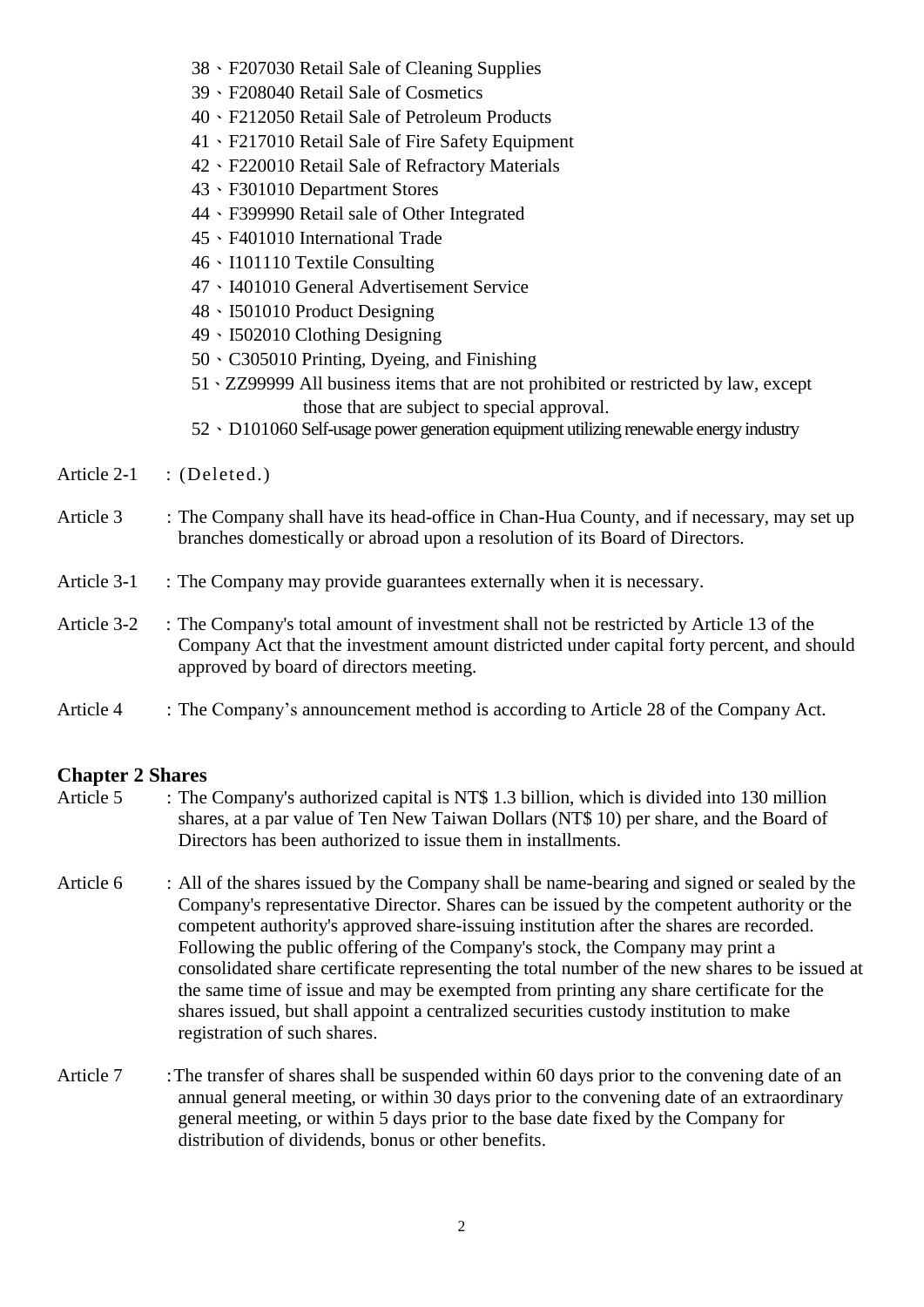# **Chapter 3 Shareholder's Meeting**

- Article 8 : A shareholders' meeting may be recognized as an annual and extraordinary general meeting. An annual general meeting shall be called once a year within six months after the closing of each fiscal year, extraordinary general meeting shall be held by related laws in necessary. The proceedings of the shareholders' meeting shall be handled in accordance with the "Rules of Procedure of Shareholders' Meeting" of the company.
- Article 9 : When a shareholder is unable to attend the shareholder's meeting, he/she may appoint a proxy through a letter of appointment printed by the Company, stating the scope of authorization to the proxy. Shareholders' attendance by proxy shall be conducted in accordance with Article 177 of the Company Act, as well as meeting the requirements provided in the Regulations Governing the Use of Proxies for Attendance at Shareholder meetings of Public Companies.
- Article 10 : Each of the Company's shares is entitled to one voting right. However, those stipulated in the Company Act shall be complied with priority.
- Article 11 : Unless otherwise stated in relevant laws and regulations, resolutions of shareholders' meeting shall be agreed by the majority of votes represented by the attending shareholders or proxies who represents the majority of the total number of issued shares.
- Article 11-1 : When a shareholders' meeting is convened by the Board of Directors, the meeting chair should according to item 3 of article 208 with the Company Act. When the meeting is called by a person outside of the Board of Directors, the convener shall preside as the chair
- Article 11-2 : Resolutions made during the shareholders' meeting shall be recorded in the meeting minutes and according to article 183 with the Company Act. The shareholder's meeting minutes published can be made in an announcement.

#### **Chapter 4 Directors and the Audit Committee**

Article 12 : The Company shall appoint 7 to 11 Directors and for a term of three years. They shall be elected among persons of adequate capacity by the shareholders' meeting and may be re-elected for consecutive terms.

> However, the total number of registered shares held by all directors shall not be less than a certain percentage of the company's total issued shares, and the percentage of shares in the preceding paragraph shall be determined in accordance with the regulations of the competent

authority.

There should be at least 3 independent directors among the abovementioned directors, accounting for no less than 1/5 of the board seats.

The election of directors (including independent directors) has adopted the candidate nomination approach, in which shareholders make their election choices from the list of candidates.

The professional qualifications, shareholding, part-time restrictions, determination of independence, nominations and other rules to be followed regarding the election of independent directors shall be handled in accordance with laws and regulations of the securities authority.

The election of independent and non-independent directors should be held together, and the number of people elected is counted separately.

Article 13 : Directors constitute the board of directors. The board may set up various functional committees to exercise the powers of directors, and directors elect one person among themselves as the chairman in accordance with Article 208 of the Compact Act. The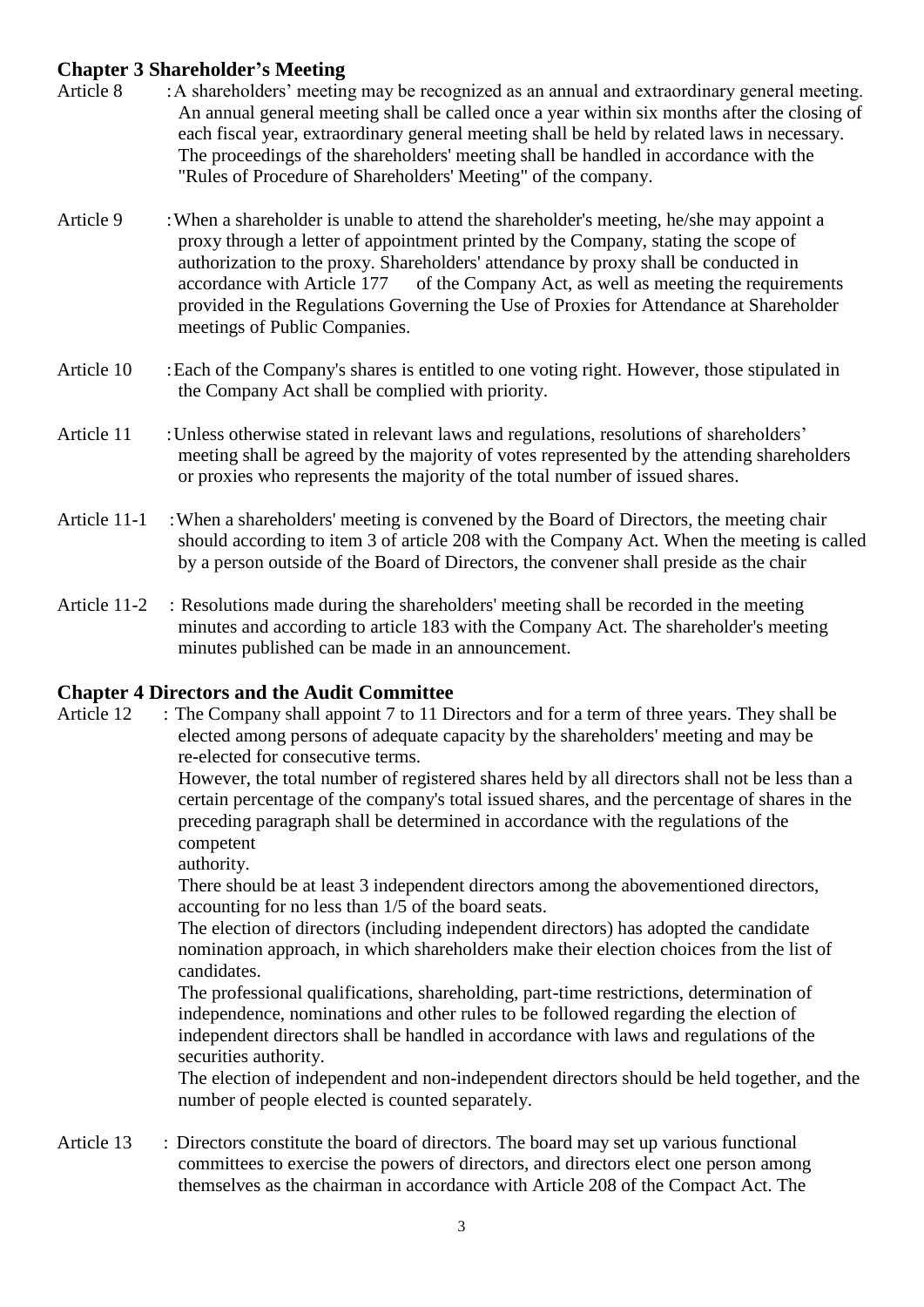chairman internally presides shareholder meetings and the board of directors, and externally represents the company. If the chairman asks for leave or fails to exercise rights and responsibilities for any reason, a representative shall be assigned in accordance with the provisions of Article 208 of the Company Act.

- Article 13-1 : If the board loses more than one-third of its directors, the board of directors shall convene an extraordinary general meeting within 60 days to elect new members for the shortfall. In which case, the newly elected members shall serve the remaining term of the existing board.
- Article 13-2 : The Company establishes an audit committee in accordance with Article 14-4 of the Securities and Exchange Act. The audit committee shall be composed of all independent directors and shall not be less than three persons. One of them shall be the convener, and at least one shall have accounting or financial expertise. The performance of their functions shall be determined by the Securities and Exchange Act and the relevant laws and regulations.

#### Article 14 : The functions and powers of the board of directors are as follows:

- 1. Proposal to amend the Company's articles of incorporation.<br>2. The establishment and abolition of branches.
- The establishment and abolition of branches.
- 3. Approval of the annual budget, review of the annual final accounts and review and supervision of the implementation of the annual business plan.
- 4. Proposal for the distribution of surplus or make-up for the loss.
- 5. Approval of the Company's reinvestment in other businesses or transfer of shares.
- 6. The selection and dismissal of the Company's certified public accountant shall be decided by the board of directors; technical, operational and management consultants and lawyers shall be selected and dismissed by the chairman authorized by the board of directors.
- 7. Proposal to transfer, sell, lease, pledge, mortgage or dispose of all or major parts of the Company's property.
- 8. If the Company applies to a financial institution or a third party for financing, guarantee, acceptance, or any other credit and debt financing, the amount more than NT\$50 million (inclusive) shall require the board's approval. If the amount is less than NT\$50 million, it shall be reported in the next most recent board meeting for review.
- 9. Capital expenditures exceeding NT\$100 million (inclusive) shall be subject to the board's approval. If the amount is less than NT\$100 million, it shall be reported in the next most recent board meeting for review.
- 10. The acts of endorsement, guarantee and acceptance in the Company's name with an amount more than NT\$50 million shall require the board's approval. If the amount is less than NT\$50 million, it shall be reported in the next most recent board meeting for review.
- 11. Approval of significant transactions between the Company and its related parties.
- 12. The acquisition, assignment, grant and lease of know-how and patent rights, and the approval, revision and termination of technical collaboration contracts.
- 13. For the approval of important contracts or major issues, the board of directors shall convene meetings once a quarter and convene extraordinary meetings when necessary. The convening of the board shall be handled in accordance with Article 203 of the Company Act.
- 14. The remuneration of directors is subject to Article 196 of the Company Act. The board is authorized to determine the remuneration based on their level of participation in and contribution to the Company's operation. The remuneration follows the standards among the industry peers. The remuneration of the chairman shall be calculated based on the income received from the president.

The remuneration of the remaining directors shall be paid at a standard that does not exceed the highest salary of the company's employee salary scale.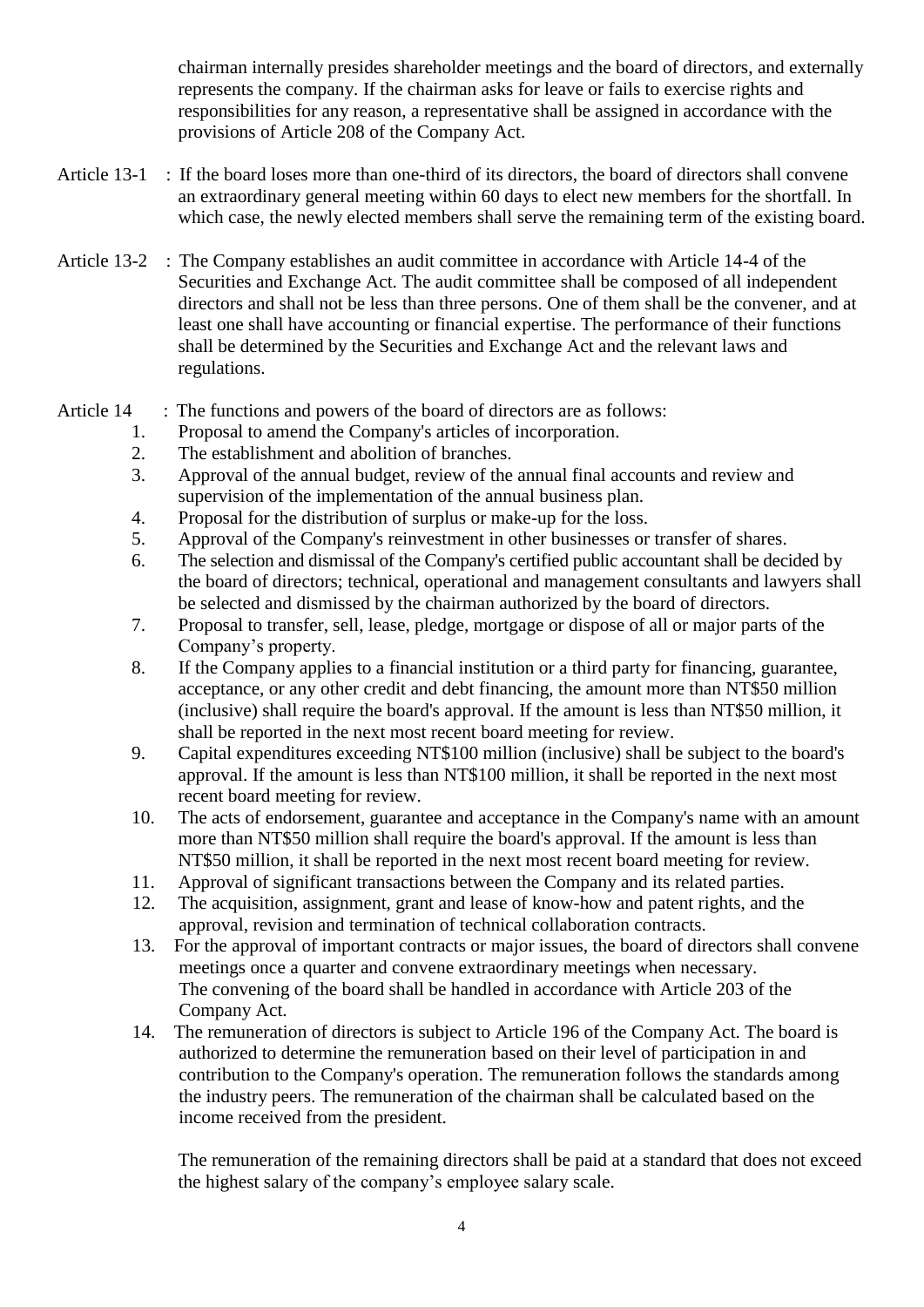Article 14 : A notice of the reasons for convening a board meeting shall be given to each director at least 7 days before the meeting is convened. However, in the event of an emergency, a board meeting may be called on short notice. The notice of the convening of the board meeting can be made in writing, e-mail or fax.

Board meetings shall be conducted in accordance with the Company's "Board Meeting Rules of Procedures". Directors who are unable to attend the meetings may issue a proxy form to appoint another director to attend the meeting. One director may accept only one proxy form.

### **Chapter 5: Managers**

- Article 16 : The Company may have several managers whose appointment, dismissal and remuneration shall be handled in accordance with Article 29 of the Company Act.
- Article 17 : (Deleted).

# **Chapter 6: Accounting**

- Article 18 : The remuneration of the directors, managers and other employees of the company shall be paid regardless of profit or loss The Company shall purchase liability insurance for the Directors.
- Article 19 : After the close of each fiscal year, the Board of Directors shall prepare the following documents to the general shareholders' meeting for acceptance: (1) the business report, (2) financial statements and (3) proposals for surplus earning distribution or loss offsetting.

Article 19-1 : If the Company makes a profit in the year, four % of the profit shall be allocated for employee compensations and no more than four % shall be allocated for remuneration of the Directors. But the Company shall reserve a portion of profit to make up for accumulated losses, if any. Remuneration for employees can be distributed in stocks or cash, and remuneration for directors can only be distributed in cash. The employees to whom the Company distributes remuneration, issues restricted stock award, share subscription warrants, subscription of new shares and transfers repurchased shares should be those who meet the criteria of being in the Company or affiliated companies of which the Company has more than 50% of the ownership. Matters related to the payment of employee remuneration and directors' remuneration are handled in accordance with relevant laws and regulations, determined by the board, and reported to the shareholder meetings.

- Article 20 : The surplus income of the Company after the annual final accounts is distributed to the following accounts in their respective order:
	- 1. Withholding taxes.
	- 2. Make up for past losses.
	- 3. Allocated 10% as legal reserve. If the legal reserve has reached the total share capital, no further allocations will be conducted.
	- 4. Allocated or reversed special reserve.
	- 5. The surplus is added to the accumulated undistributed surplus of the previous year to become the surplus available for distribution. After the board reserves part of the surplus to meet the need of business operations, it drafts a distribution proposal in accordance with the dividend policy and submits it to the shareholder meeting for resolution of distribution.
- Article 19-1 : In order to meet the needs of sustainable operations, capital expansion and healthy development, and in consideration of maximizing shareholder value, the Company's dividend policy shall appropriately distribute stock dividends and cash dividends in